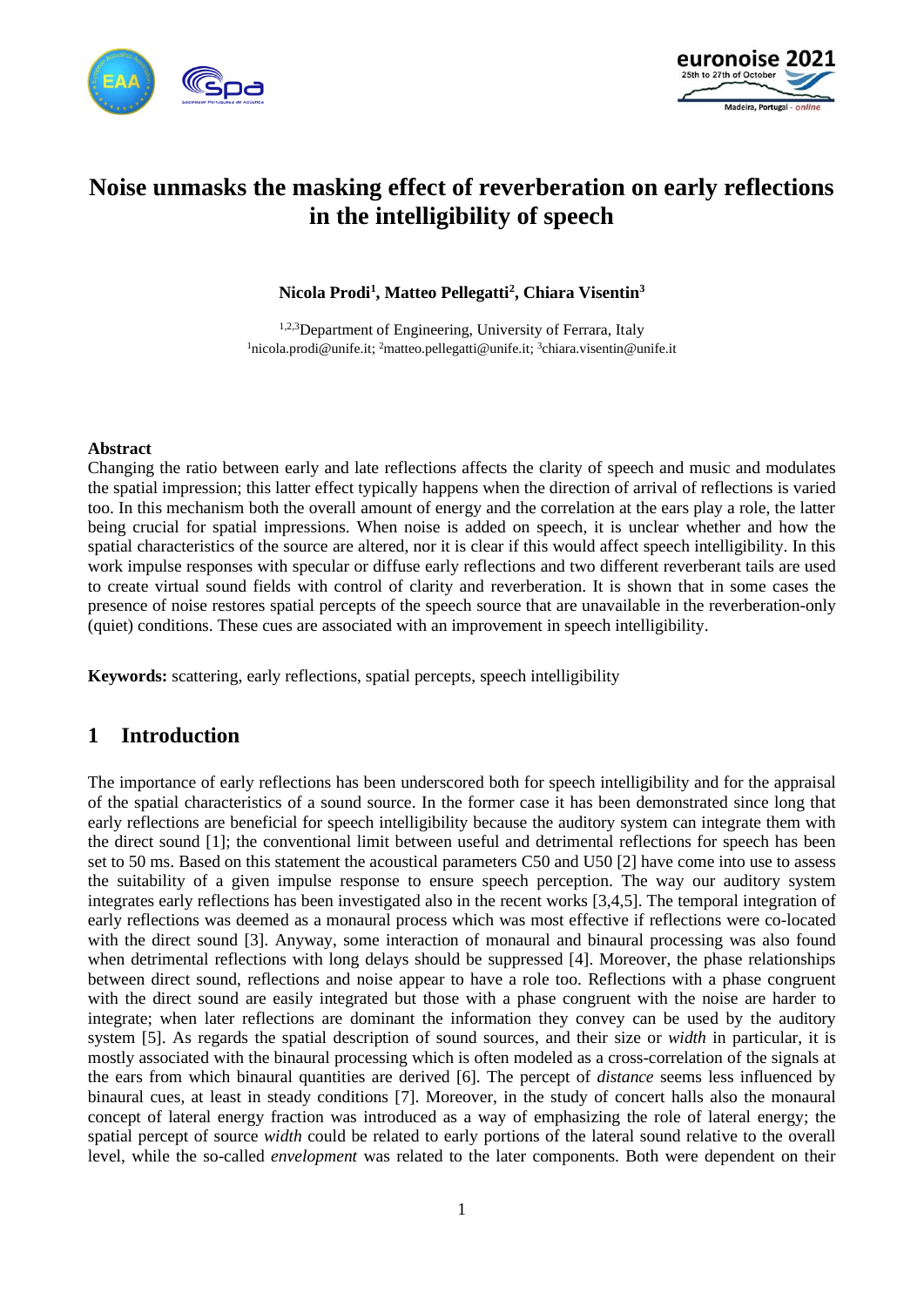

relative level and had mutual influence [8]. From the above it appears that the analysis of impulse responses for predicting speech intelligibility and for describing the spatial characteristics of a sound source are two almost distinct areas of research. In addition, there is a paucity of studies describing the alterations that the auditory image of a speech source undergoes when noise is added, apart few specific studies involving hearing impairment or processing for hearing aids. It is necessary to bridge the gap between the perceptual appraisal of a speech source and its intelligibility, and to understand how the auditory image is built in quiet as well as in noise and how this image is related to speech intelligibility. In this perspective paper [9] investigated the spatial release from masking (SRM) in relation to the image size and found that SRM was reduced and image size increased with the use of hearing-aids. The work [10] tested several sound reproduction setups and focused on the relationship between image size (a more comprehensive definition of *width*) and system's energy spread. This quantity influenced speech intelligibility but not the image size. The dissociation was motivated by the fact that the inter-aural cross-correlation (IACC), taken as a proxy of the image size, did not change between conditions with different energy spread, while speech intelligibility did since it was sensitive to talker-to-masker ratio and binaural interactions. Furthermore, the recent work [11] showed that the auditory image of a speech source in quiet (no noise) was modulated by the type of a single early reflection, either diffuse or specular. In particular with the diffuse reflection the sound source was perceived closer (along with the percept of *distance*) and more focused (according to the percept of *focus*), while its size (related to the percept of *width*) did not change from the specular to the diffuse reflection. This finding added a concept to the previous literature, marking a first distinction between source *width* and source *focus* and remarking that, even when source dimensions are perceived as constant, the source itself can be perceived more or less blurred. When noise was added in the same experiment and speech intelligibility was measured, better scores were obtained for the diffuse reflection; but the spatial percepts were not evaluated in noisy conditions so the association between speech intelligibility and the perceptual qualities of the sound image was only indirect. In a later incremental study the same authors [12] analysed the cases with only three early specular or diffuse reflections and described the trends of the spatial percepts *distance*, *width* and *focus* in quiet; however they did not perform speech intelligibility tests. The present work is conceived as a further step forward in the analysis of spatial percepts in quiet, in noise and of their relationship with speech intelligibility. In particular two reverberation levels are added to a selection of the impulse responses used in [12] with three diffuse or specular early reflections, and the energetic balance between the early reflections and the sound tail is modulated corresponding to two clarity C50 levels. The research questions that the present work addresses are the following:

- 1) What is the relationship between the spatial percepts and some basic acoustical variables such as clarity, reverberation and with the type of early reflection?
- 2) What is the distortion, if any, of the above relationship when noise is added and how do the spatial percepts change between quiet and noisy conditions?
- 3) Is there as association between the spatial percepts and the speech intelligibility in noise?

# **2 Materials and methods**

### **2.1 Measurement of the direct sound and of the early reflections**

The speech stimuli for all the experiments were created by convolving anechoic speech material with headrelated impulse responses (HRIRs) which were obtained by mixing a direct sound and three early reflections measured in an anechoic chamber with gaussian uncorrelated sound tails obtained numerically. The measurements of the direct sound and of the single early reflections were conducted in two configurations (specular and diffuse), by varying the surface placed on the floor of the large anechoic room. Plywood panels were used for the specular configuration while one-dimensional quadratic residue diffusers (QRD) were used for the diffuse configuration. Figure 1 shows the layout of source, receiver and surface providing the reflection. The receiver was either positioned with its left ear oriented towards the test surface or upside down. The former setup was designed to simulate the case of a single reflection reaching a listener's left ear from a side wall; the latter set up was designed to simulate a single reflection reaching the listener's ears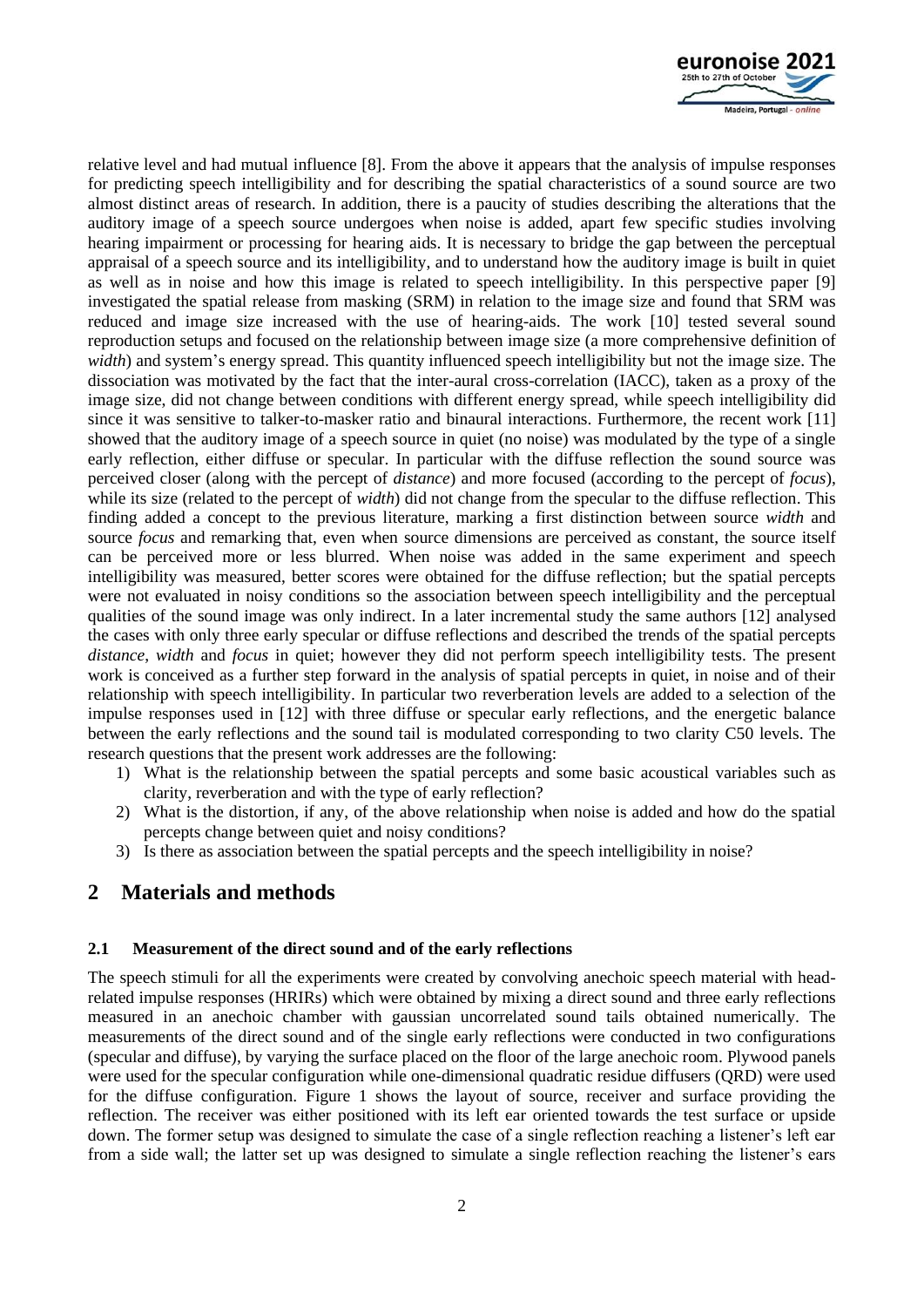

from the ceiling. The geometry was varied to obtain different reflection azimuths  $(\alpha_r)$ . A sound source with the directivity of a person talking (GRAS44AB) was placed close to the edge of the test surface. A B&K type 4100 head-and-torso simulator was suspended over the test surface, aligned with and facing the sound source.



Figure 1 – Schematics of the layouts providing (a) a lateral reflection (upper view), and (b) a ceiling reflection (side view). S-R is the source-receiver distance, αr the angle of reflection, and d the distance from the surface.

The HRIRs with the reflection coming from the right side of the listener were obtained by swapping the left and the right channels of the measured HRIRs. A frontal HRIR (0° azimuth and elevation), including only the direct sound, was measured in fully anechoic conditions and was taken as the reference direct sound for all listening conditions. The measured HRIR were time windowed to retain only the reflection and its total energy was set to -1.6 dB with respect to the direct sound. The early reflections included in the HRIRs used for later convolutions are listed in Table 1. After the direct sound one finds a left reflection at 5 ms from 34° incidence, a ceiling reflection at 8 ms with 34° incidence and a right reflection at 13 ms from 45° incidence. One set was prepared with specular reflections and another set with diffuse reflections.

Table 1 – Direction, angle and timing of the three early reflections included in the HRIRs.

| Left wall                    | <b>Right wall</b>            | <b>Ceiling</b>               |  |  |
|------------------------------|------------------------------|------------------------------|--|--|
| $(\Delta t = 5$ ms)          | $(\Delta t = 13 \text{ ms})$ | $(\Delta t = 8$ ms)          |  |  |
|                              |                              |                              |  |  |
| $(\alpha_{r1} = 34^{\circ})$ | $(\alpha_{r3} = 45^{\circ})$ | $(\alpha_{r2} = 34^{\circ})$ |  |  |

### **2.2 Acoustical conditions**

Once the early reflections were available after direct measurement, the reverberant tails were achieved by numerical simulation and mixed in the HRIRs. To do so, first a stereo file was created with incoherent Gaussian noise in the left and right channels. Two types of energetic decays were modelled by simple exponential functions to obtain reverberation times of 0.45 s and 0.85 s (average from 500 Hz to 4kHz). Secondly, the two reverberant tails were mixed with the early reflections with a time delay of 50 ms from the direct sound; the energy ratio between the early sound and the later tail was manipulated.

Table 2 – Measured values of acoustical indicators for the HRIRs used in the auralizations. Data are the averages of left and right value. Rt is reverberation time T20, EDT is the early decay time, C50 is clarity for speech, U50 is the useful-to-detrimental ratio and STI is the speech transmission index,  $IACC<sub>ES</sub>$  is the interaural cross-correlation on 80ms averaged over 0.5 - 2kHz. Data for Rt, EDT, C50 are averages 0.5 – 4kHz, U50 is from C50(500Hz-4kHz). Differences between left and right ear were below JND.

|          | diffuse |      |     |                                                     |      | specular |       |      |     |                           |                          |      |
|----------|---------|------|-----|-----------------------------------------------------|------|----------|-------|------|-----|---------------------------|--------------------------|------|
|          |         |      |     | Rt [s] EDT [s] C50 [dB] U50 [dB] IACC <sub>F3</sub> |      | STI      | Rt[s] |      |     | EDT [s] C50 [dB] U50 [dB] | <b>IACC<sub>E3</sub></b> | STI  |
| $Rt1_C1$ | 0.43    | 0.83 | 2.7 | $-8.2$                                              | 0.61 | 0.25     | 0.43  | 0.86 | 2.5 | $-8.3$                    | 0.54                     | 0.25 |
| $Rt1_C2$ | 0.48    | 0.87 | 8.6 | $-6.7$                                              | 0.62 | 0.28     | 0.49  | 0.90 | 8.4 | $-6.7$                    | 0.54                     | 0.28 |
| $Rt2_C1$ | 0.82    | 0.98 | 2.7 | $-8.2$                                              | 0.61 | 0.24     | 0.82  | 1.01 | 2.6 | $-8.3$                    | 0.54                     | 0.24 |
| Rt2 C2   | 0.86    | 0.98 | 8.7 | $-6.7$                                              | 0.62 | 0.28     | 0.87  | 0.99 | 8.5 | $-6.7$                    | 0.54                     | 0.28 |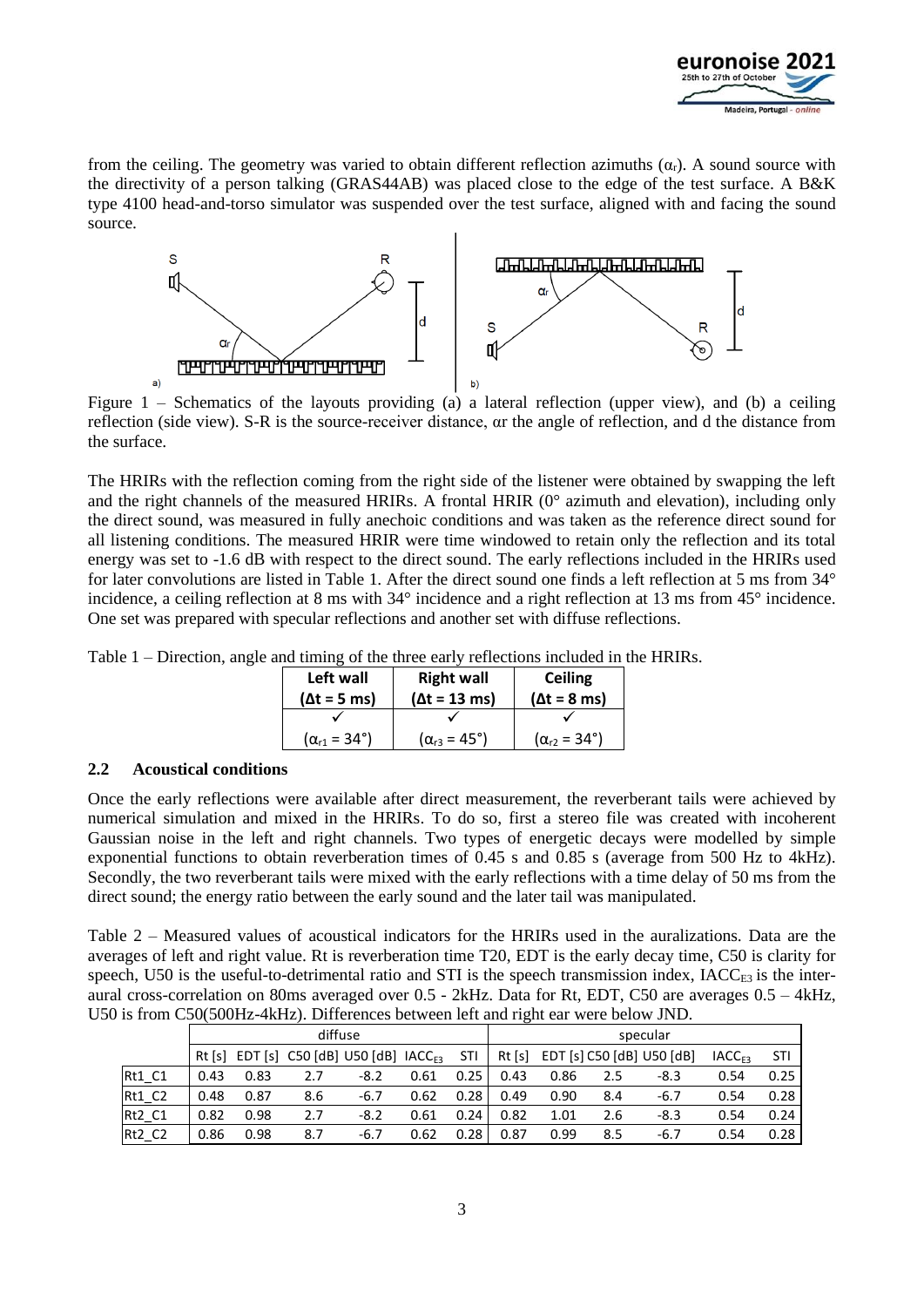

This gave rise to two clarity (C50) values respectively close to 2.6 dB and 8.6 dB (average from 500 Hz to 4kHz). All in all, the acoustical conditions were four (2 Rt x 2 C50) for both specular and diffuse early reflections. Finally, the HRIRs were convolved with anechoic target signals, and the auralized material was presented against a steady state masker with the same spectrum of the target signal (SNR=-6 dB). By doing so two values of U50 were obtained, respectively close to  $- 8.2$  dB and  $-6.7$  dB (average from 500 Hz to 4kHz). Table 2 reports the acoustical parameters for all of the acoustical conditions used in the subsequent listening tests. The data are the average of the left and right ear value but the discrepancies were always less than the respective JNDs. In Expt. 1 listeners were asked to rate a set of spatial percepts (see. Par. 2.3) in quiet (no noise); in Expt. 2 the same spatial percepts were assessed in noisy conditions and in Expt. 3 speech intelligibility scores were obtained in the same acoustical conditions as in Expt. 2.

### **2.3 Setup of the listening tests**

The HRIRs were convolved with the anechoic stimuli of the Word Sequence Test, which consists of sequences of four disyllabic words, preceded by a carrier phrase. For Expt. 1 and 2, five sequences were randomly extracted from the test corpus, for a total duration of 18 s. For Expt. 3, eight test lists were used (2 Rt x 2 C50 x 2 early reflection types); each list was composed of 12 sequences (trials). All stimuli were reproduced using a binaural rendering system installed in a silent room and surrounding the listener. The listener used a touchscreen placed right in front of her/him to input the responses. The speech was presented at a level of 57 dB(A), measured with reference to the participant's left ear. Twenty-one participants took part in Expt. 1, while twenty-five took part in Expt. 2 and 3 (same panel in both experiments). All participants were native Italian speakers and were recruited from among the students and the academic staff at the local university. None of them had extensive experience of listening tests. Prior to the experiment, participants completed a self-administered hearing screening using the IOS device-based application. All participants had test results in the "normal hearing" category (up to 25 dB HL) for the frequencies being tested (0.5-8 kHz). For each trial in the Expt. 1 (quiet) and 2 (noise), participants listened to the playback of the same speech signal. After the audio offset, four visual analog scales (VAS) appeared on the touchscreen and participants were asked to assess the following spatial percepts:

(i) **distance** from the speaker (*How far from you would you locate the speaker?*). The response was given on a VAS with the ends labelled as 1 m and 4 m. For ease of scoring, labels corresponding to 2 and 3 m were also included, together with ticks in 0.2 m steps.

(ii) **focus** of the sound source (*How focused would you rate the sound source?*). The response was given on a VAS with the ends labelled as "very little" and "very much".

(iii) **width** of the sound source (*How wide would you rate the sound source?*). The response was given on a VAS with the ends labelled as "very narrow" and "very wide".

(iv) **envelopment** of the sound source (*How would you rate the sense of immersion in the sound field?*). The response was given on a VAS with the ends labelled as "lower" and "higher".

The percepts are referred to from now on as *distance, focus*, *width* and *envelopment*. They were carefully explained to participants before starting the experiment, by means of written instructions. The raw ratings of the spatial percepts underwent a Z-score transformation after pooling all the data, for all his/her tested conditions, by participant. The transformation eliminated between-subject differences while preserving between-condition ones. It hasto be remarked that, thanks to the experimental design and to this normalization procedure, it was also possible to directly compare conditions across blocks. In Expts. 1 and 2 a linear regression model was run for each of the four dependent variables (*distance, focus*, *width* and *envelopment*). For the statistical analyses, each model included the following fixed effects: reflection type (diffuse, specular), reverberation (Rt1, Rt2), and in Exp. 1 clarity (C1,C2) while in Expt. 2 useful to detrimental ration (U1, U2). The two- and three-way interactions were included as well. The Expt. 3 was a speech intelligibility measure. One list was used for each condition and the order of lists was counterbalanced across conditions and participants. The scoring was word-based: for each sequence of four words, SI was defined as the proportion of words correctly recognized. In the data analysis of Expt. 3 a generalized linear mixed model was used with the dependent variable speech intelligibility; the fixed effects and interactions were reflection type (diffuse, specular), reverberation (Rt1, Rt2), useful to detrimental ratio (U1, U2) and their two- and three-way interactions. All analyses were conducted with the *R* software, setting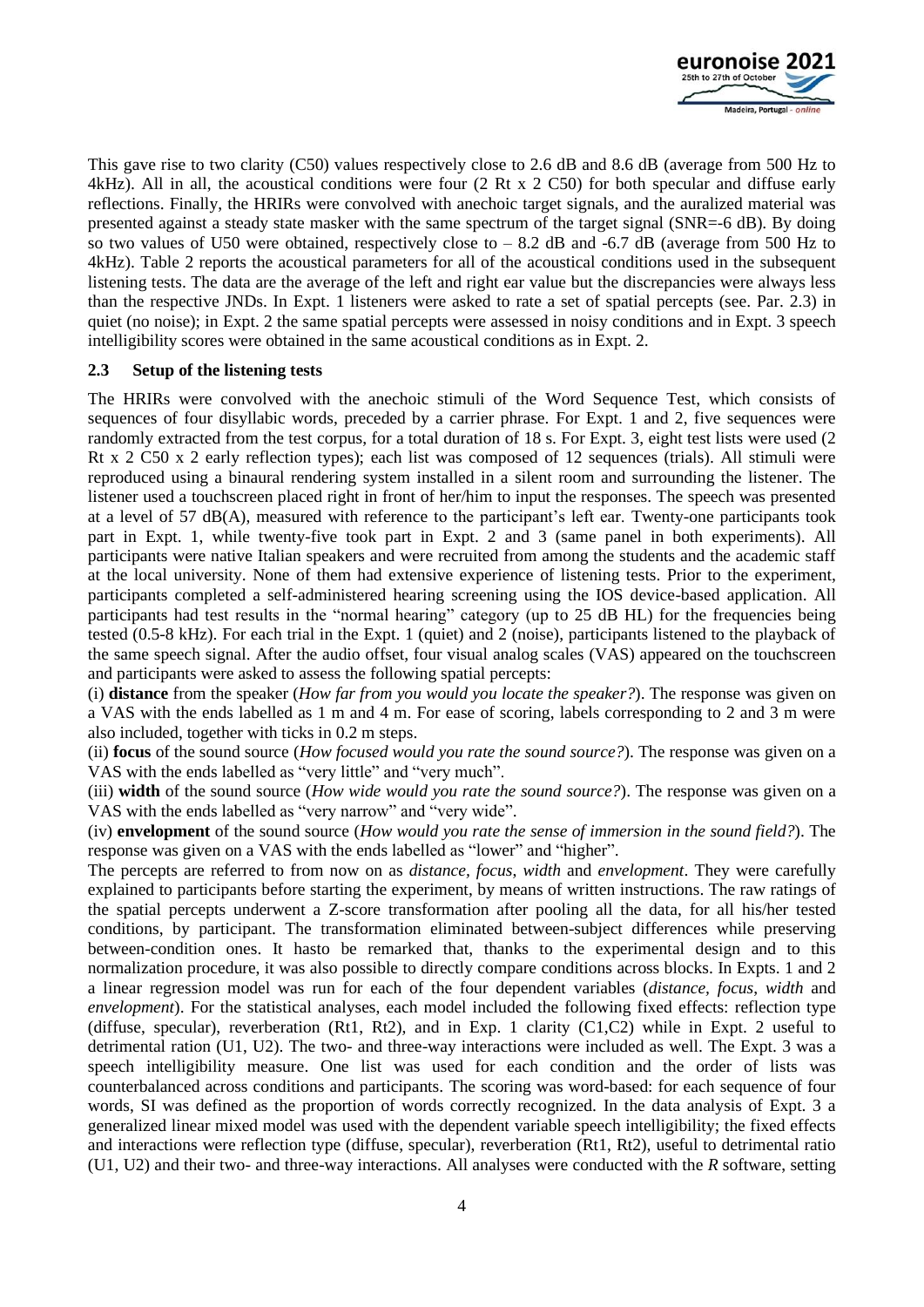

the statistical significance threshold at 0.05. Post-hoc tests and the calculation of the standardized effect sizes (corresponding to Cohen's *d*) were performed with the *emmeans* package. To control for the Type I errors in the case of multiple comparisons, the *p*-values were adjusted using the False Discovery Rate procedure.

### **3 Results of Experiment 1: spatial percepts in quiet conditions**

The results for the assessment of spatial percepts in the quiet conditions are reported in Figure 2. When *distance* was analyzed the main effects of Rt [F(1,198)=26.80, *p*<0.001] and C50 [F(1,198)=39.71, *p*<0.001] were significant. The effect of the type of reflection and all the interactions were non-significant. The post-hoc comparisons revealed the perception of a farther distance of the source for longer Rt (*Rt2 > Rt1*, *p*<0.001, *t.ratio*=5.16, *d*=0.719 – *medium/large*) and for lower C50 (*C1 > C2*, *p*<0.001 *t.ratio*=6.3, *d*=0.878 - *large*).



Black squares are mean values and lines are the median values. Small circles are the single experimental values. a) *distance*; b) *focus*; c) *width*; d) *envelopment*.

For *focus* only the effect of C50 was significant [F(1,200)=26.71, *p*<0.001]; no other main effects nor interactions were found. Comparisons showed a more focused image as C50 was high  $(C2 > C1, p<0.001,$ *t.ratio*=5.17, *d*=0.717 – *medium/large*). The analysis of w*idth* did not show any effect for the three factors neither for interactions. Finally when *envelopment* was considered, Rt was a significant factor [F(1,159)=12.58, *p*<0.001] and also C50 [F(1,159)=11.08, *p*=0.001]. The type of reflection and interactions were not significant. Post-hoc analysis showed that Rt2 evoked a more enveloping sound source (*Rt2 > Rt1*, *p*<0.001, *t.ratio*=3.56, *d*=0.55 - *medium*) as also lower C50 did (*C1 > C2*, p=0.001, *t.ratio*=3.35, *d*=0.518 *medium*).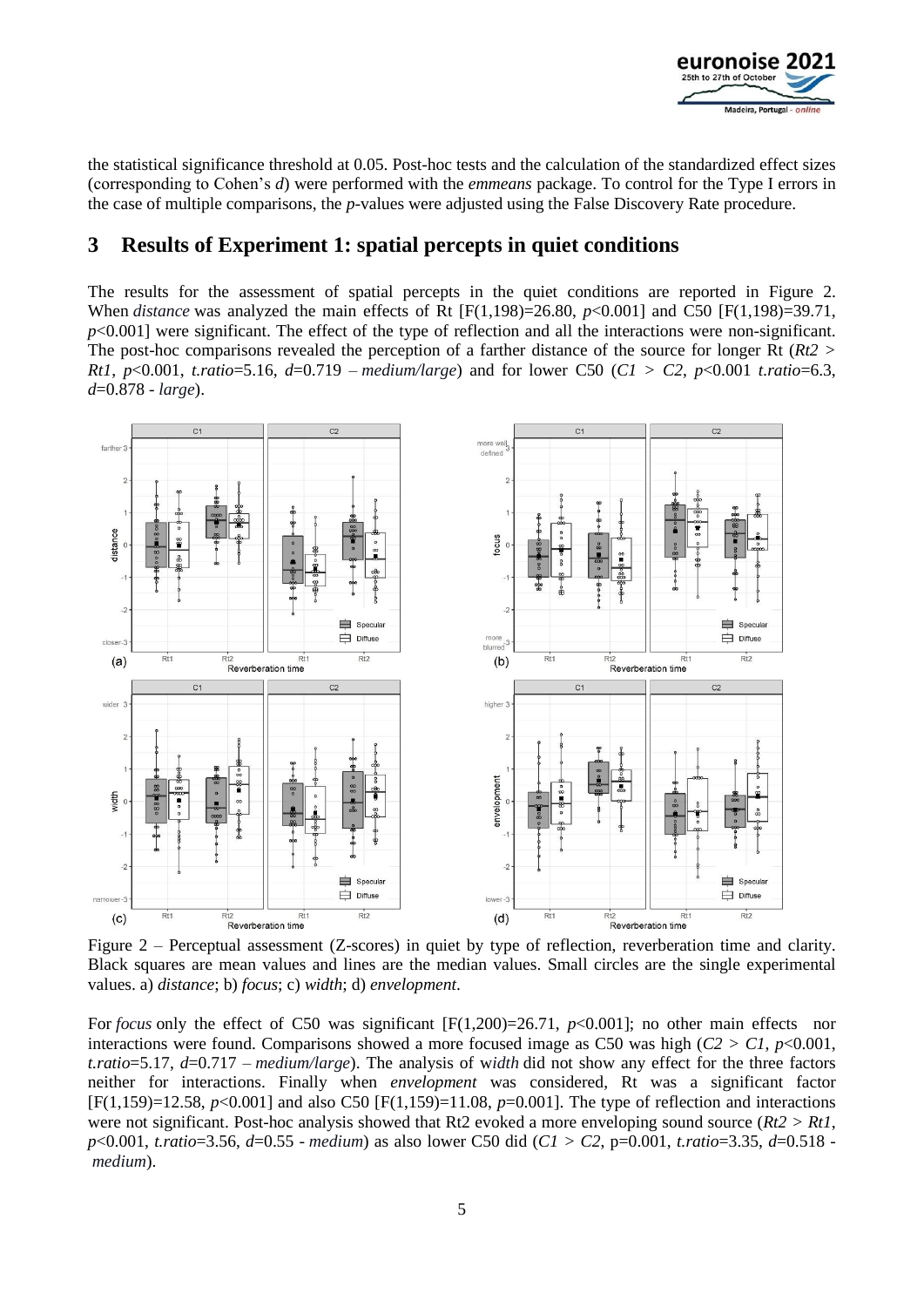

### **4 Results of Experiment 2: spatial percepts in noisy conditions**

The results for the assessment of spatial percepts in the noisy conditions are reported in Figure 3. For *distance* the effect of Rt was significant [F(1,238)=9.93, *p*=0.001], as that of U50 [F(1,238)=25.52,  $p$ <0.001] and also that of the type of reflection  $[F(1,238)=23.71, p<0.002]$ . No other significant effects were found across interaction. The post-hoc analysis revealed farther perception of the source for longer Rt (*Rt2 > Rt1*, *p*=0.001, *t.ratio*=3.15, *d*=0.401 - *small*), lower U50 (*U1 > U2, p*<0.001, *t.ratio*=5.06, *d*=0.645 *medium*) or when a specular reflection occurred (*Specular > Diffuse, p*<0.001, *t.ratio*=4.87, *d*=0.621 *medium*). Analyzing *focus* the significant factors were Rt [F(1,236)=4.41,  $p=0.037$ ], U50 [F(1,236)=9.35, *p*=0.002], and type of reflection [F(1,236)=5.91, *p*=0.016], but there weren't significant interactions. Posthoc comparisons revealed that the source was more focused with a short Rt  $(Rt1 > Rt2, p=0.038,$ *t.ratio*=2.09, *d*=0.268 - *small*), an higher U50 (*U2 > U1*, *p*=0.003, *t.ratio*=3.04, *d*=0.389 - *small*), and with a diffuse reflection (*Diffuse > Specular, p*=0.016, *t.ratio=*2.42, *d*=0.31 - *small*)



Figure 3 – Perceptual assessment (Z-scores) in noisy conditions by type of reflection, reverberation time and useful to detrimental ratio. Black squares are mean values and lines are the median values. Small circles are the single experimental values. a) *distance*; b) *focus*; c) *width*; d) *envelopment*.

The analysis of the *width* showed only the main effect of U50  $[F(1,238)=10.13, p=0.002)$ , but not that of either Rt ( $p=0.43$ ) or type of reflection ( $p=0.49$ ). The interaction between U50 and Rt was significant [F(1,238)=5.99, *p*=0.015], revealing a wider source perception for longer reverberation time when U50 was high too (U2: *Rt1 > Rt2*, *p*=0.046, *t.ratio*=2.29, *d*=0.411 - *small*) and also for lower U50 when Rt was longer (*Rt2*:  $UI > U2$ ,  $p < 0.001$ , *t.ratio*=3.99,  $d = 0.72$  - *large*). As regards the *envelopment*, no significant effect was found either for the three main factors or for the interactions (all  $ps > 0.09$ ).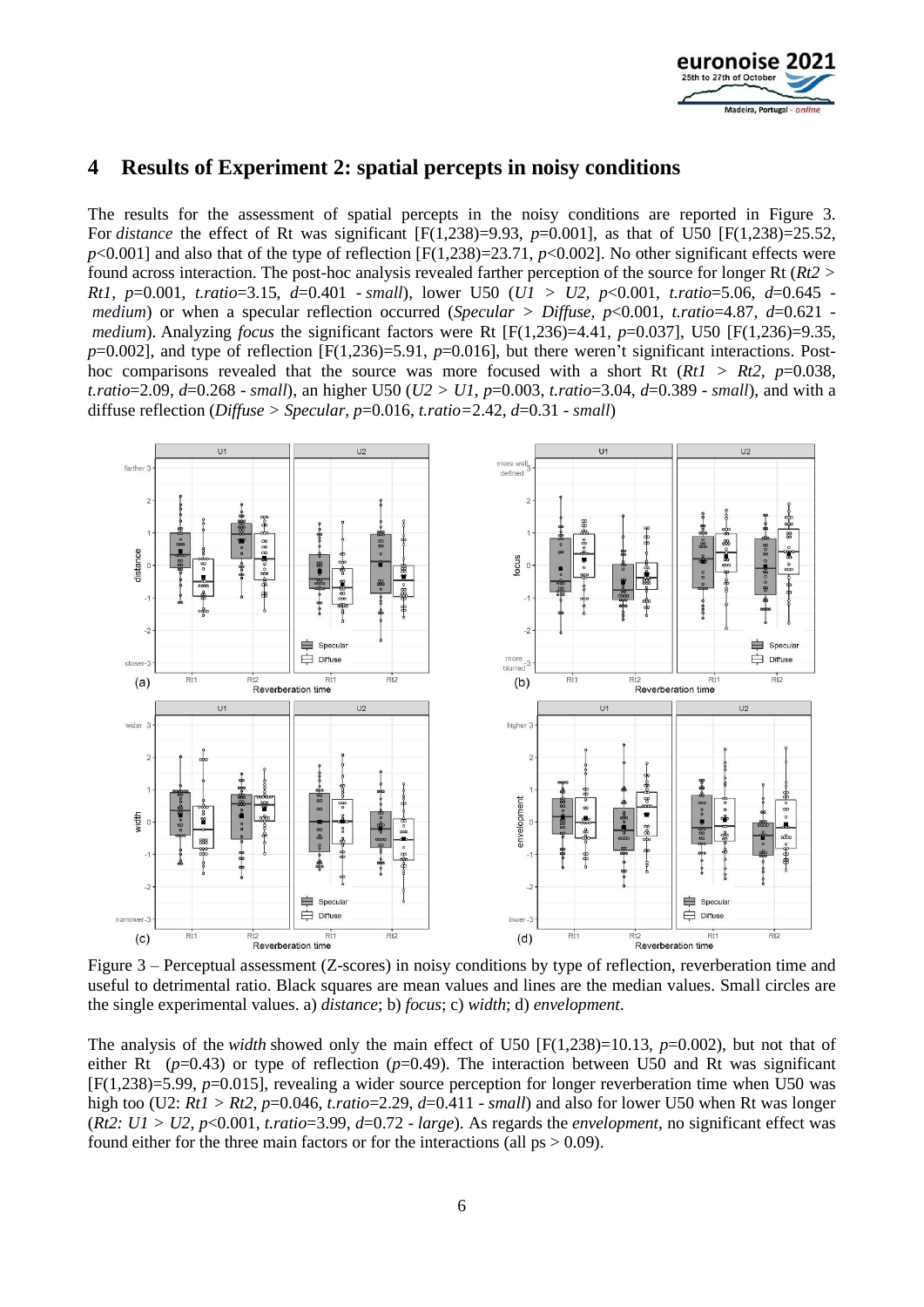

# **5 Results of Experiment 3: speech intelligibility in noisy conditions**

In Figure 4 the speech intelligibility data for the noisy conditions are shown. The effect of Rt was slightly significant  $[\gamma 2(1) = 3.83, p = 0.05]$ , the effects of U50  $[\gamma 2(1) = 37.17, p < 0.001]$  and type of reflection  $[\gamma(2)]$ =12.92, *p*<0.001] were both significant. In addition the interaction between U50 and Rt was significant [ $\chi$ 2(1)=5.31, *p*=0.021]. Post-hoc run on the type of reflection showed higher intelligibility with diffuse early reflections (*Diffuse > Specular, p*<0.001, *z.ratio*=3.57, *d*=0.169 - *very small*). Post-hoc comparisons for the interaction showed that for lower U50 one has higher SI if Rt is low (*U1*: *Rt1 > Rt2*, *p*=0.007, *z.ratio*=2.93,  $d=0.21$  - *small*), and that one has a higher SI for higher U50 independently of Rt (*Rt1*:  $U2 > U1$ ,  $p=0.009$ , *z.ratio*=2.70, *d*=0.182 - *very small; Rt2*: *U2 > U1*, *p*<0.001, *z.ratio*=5.91, *d*=0.397 - *small*).



Figure 1 - Speech intelligibility in noisy conditions as a function of type of reflection, reverberation time and useful to detrimental ratio.

### **6 Discussion**

### **6.1 Dependency of the spatial percepts on the acoustical variables**

The first aim of the present experiment was to test the effect of clarity, reverberation and type of reflection on selected spatial percepts after manipulating HRIRs to obtain two clarity and two reverberation levels. The second aim was to investigate how the spatial percepts depend on the same variables in noisy conditions and whether the same percepts are distorted from quiet to noise. The third aim was to study if and how speech intelligibility in noise depended on the variables above. The ranges of the reverberation times and clarities, as well as the chosen SNR, are quite typical for mid-sized rooms for speech where acoustics has already been optimized. So, it was implicitly assumed that there were no specific faults in the acoustical characteristics. Furthermore, the presentation level was kept fixed to minimize level-related cues in the evaluations. As expected, in quiet *distance* was sensitive to the ratio of direct to early and late sound and to the overall amount of reverberation; interestingly the same trend was kept also with the presence of noise. But in the noisy conditions also the main effect of type of reflection showed up, with the specular cases being perceived as farther from the source. The evaluation of distance with noise has rather old, limited and contrasting evidence [13] due to the type of target signal, masking noise and experimental details; thus, it is unclear if noise increases or decreases the perceived source *distance*. *Envelopment* in quiet was partly explained by factors reverberation and clarity. When analysing the sound field in halls for music (not for speech, though) this quantity is traced back to the late (and possibly lateral [8]) energy reaching the listener; these are quantities derived from the sound strength G. If one assumes that a similar mechanism would be applicable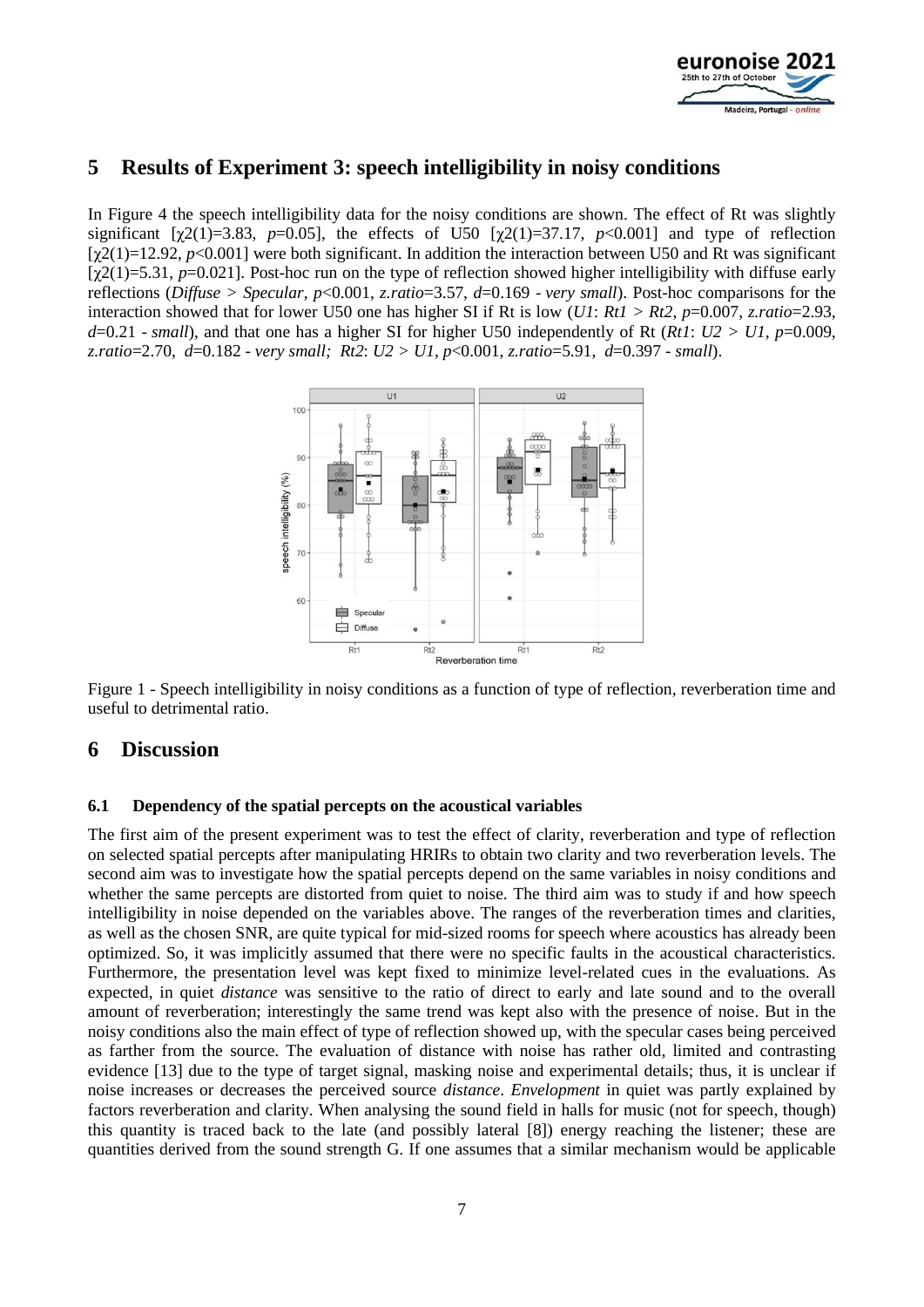

also to a speech source, the present results are consistent because the definition of the late sound strength  $G<sub>L</sub>$ involves clarity. In other words, a lower clarity is paired with higher  $G<sub>L</sub>$  and with a longer Rt too: it is thus easily understood how both trends cooperate in increasing *envelopment.* On the other hand, the C50 ad Rt main effects disappear with noise since the evaluations of the construct did not differ between conditions. This finding shows that information encoded into the late part of the HRIR cannot be entirely retrieved due to the masking of noise. The *width* in the quiet conditions did not show any dependence from clarity, reverberation and type of reflection. Although the judgement of the *width* for a speech source is not straightforward, past studies have demonstrated that listeners could discriminate *width* from *focus* for a speech source [11]. In the present case the variations of clarity were obtained by attenuating the reverberant tail while the early part of the HRIR was not touched. As a consequence, the changes in clarity implied a change in the overall HRIR energy and in the *relative* relationship between the early and the late sound, but practically only the late one changed in *absolute* terms (almost - 6 dB). Knowledge from concert halls tells us that *width* is usually predicted by the early sound (and by the lateral one in particular) [8] but can be affected also by the late sound. In fact, a change in *width* caused by a 1 dB change in the early sound can be obtained only with 6.8 dB change in the late sound [8]. So, it is quite plausible that the present change in the late sound was not enough to be detected as a change in *width*. Interestingly, in the noisy conditions an interaction between Rt and U50 showed up. This was unexpected as long as already in the quiet conditions it was not possible to differentiate *width.* In the higher U50 and shorter Rt the source was perceived wider, and in the longer Rt and lower U50 was still perceived wider. The former finding is consistent with the previous view based on the importance of the early lateral and upward-arriving [14] energy for *width*<sup>1</sup> , while the latter finding is not. So, it is unclear how this unmasking of *width* in noise is realized, and specific experiments shall investigate the phenomenon in detail. In this respect it has also to be remarked that in the literature there is no study that tackled the changes of *width* of a speech source in noise. The spatial percept of *focus* was sensitive only to the clarity change in quiet so that a higher clarity was perceived as a more focused sound image. As for the *width*, the addition of noise made *focus* much more easily detected because the main effects of reverb and reflection type were reported. In these cases the sound source appears more focused for high clarity, shorter reverb and with diffuse reflections. The perceptual basis of *focus* are under investigation and a first qualitative hypothesis is that focus depends more on the nature of the early reflections, and not only on their direction and energy like *width* [12]. As a matter of fact, noise unveils some of the features that are necessary to decipher *focus* which were hindered by reverberation. The effect of reverberation itself becomes evident and this may be due to the gained ability to judge even the first part of the sound decay given that the later part is completely masked by noise. Strikingly, also the reflection type plays a role for *focus* in noisy conditions whereas this did not happen in quiet. In a previous work [12] HRIRs were used without reverberation ("dry" case) having only the three early reflections (either specular or diffuse) like in the present work. When the two "dry" conditions (three specular vs. three diffuse early reflections) were compared in that experiment it was shown that *focus* in quiet was significantly higher for the specular case. The present experiment adds that with reverberation, but still in quiet, the cues induced by the type of reflection are masked. When noise is added the type of reflection is again important but the effect goes in the opposite direction (diffuse>specular). To be better understood, it is necessary to disentangle the effect of noise and reverberation on *focus* by evaluating the percept in "dry" but noisy conditions. At present it will be demonstrated in par. 6.2 that this behaviour is justified by the fact that noise hampers the *focus* more for specular reflections than for diffuse ones.

### **6.2 Comparison of the spatial percepts in quiet and in noise**

In order to directly compare the quiet and noisy conditions a set of t.test or Wilconxon tests (for not normal distributions) was accomplished. For this analysis the raw scores were considered because the two panels' zscore data were referred respectively to the quiet and the noisy conditions and could not be directly compared. Tab. 3 reports the results of the comparisons over the eight conditions, quiet (Q) vs noise (N). One can see that in none of the cases the sound image is either more or less distant, more focused, wider or

<sup>1</sup> The term "image size" is used in [14] rather than *width*; the latter is assumed here to include the former in the experiments because a specific evaluation of upward image spread was not pursued.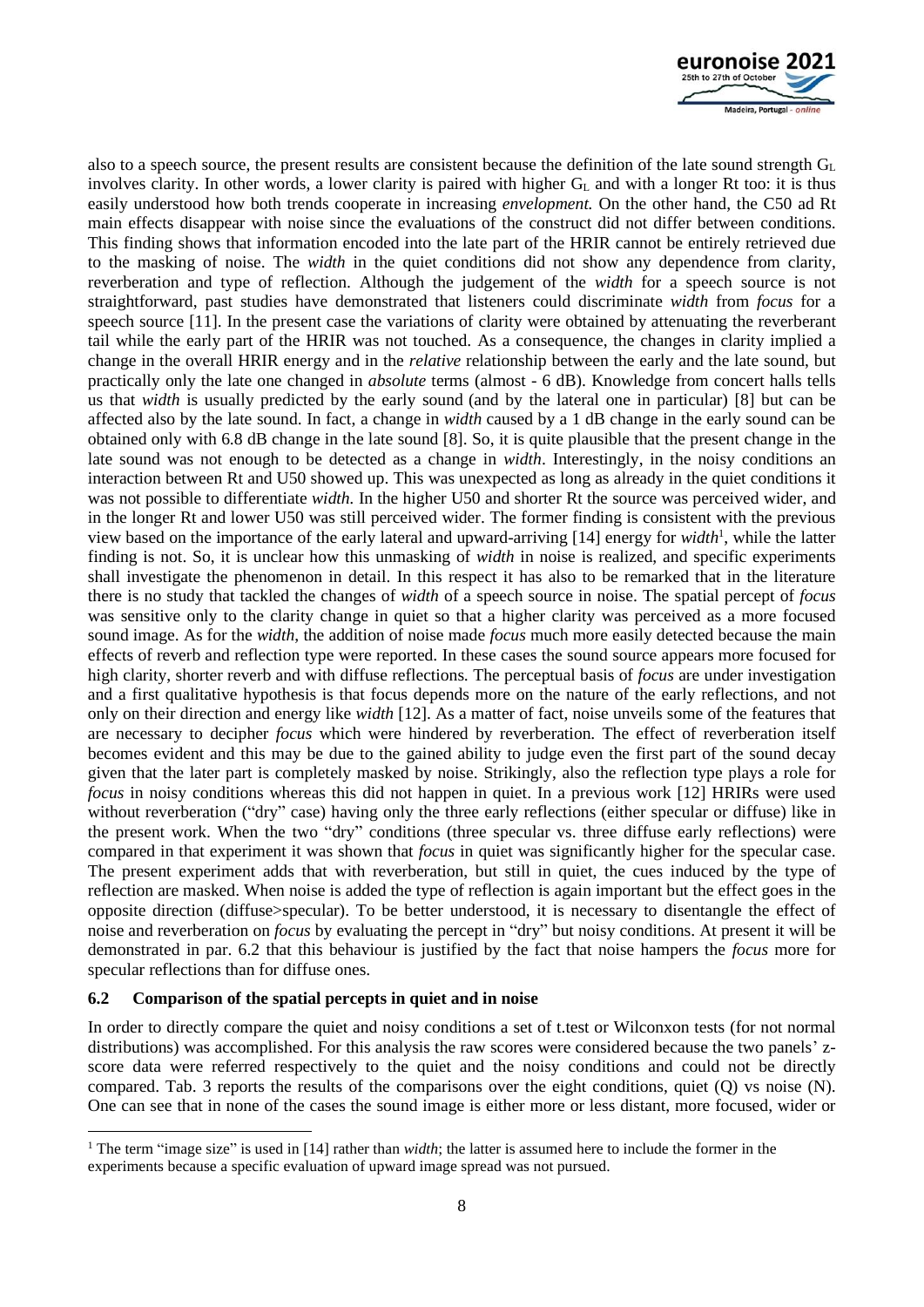

more enveloping in noise than in quiet. In the case of *distance* there are no significant differences and it has to be recalled that in both quiet and noise the sound levels were fixed (quiet: 57 dBA; noise 64 dBA i.e. SNR= - 6dB) so that the loudness cue was minimized. The overall loudness was increased in noise (7.5 sone) but with negligible discrepancies between conditions. In the *envelopment* only one condition shows  $Q > N$ , while in half of the conditions for *focus* and *width* one has that the source appears either more focused or wider, or both in one condition (last raw of Tab. 3).

Table 3 – Results of the t.test or Wilcoxon tests for the comparison of quiet (Q) and noisy (N) cases. The conditions are marked for reverberation (Rt1, Rt2), clarity or useful-to-detrimental ratio (C1, C2 for both in this case) and for the diffuse (D) or specular (S) early reflections. In bold the significant cases. Grey background for S significant cases in *focus*, and green background for D significant cases in *width*.

| <b>Condition</b>                 | <i>Distance</i> | <b>Focus</b>                 | Width                        | <b>Envelopment</b>              |
|----------------------------------|-----------------|------------------------------|------------------------------|---------------------------------|
| Rt1 C1 D                         | $p = 0.57$      | $p = 0.72$                   | $p = 0.049, t = 2.01, Q > N$ | $p = 0.80$                      |
| Rt1 C1 S                         | $p = 0.26$      | $p = 0.38$                   | $p = 0.089$                  | $p = 0.66$                      |
| $Rt1_C2_D$                       | $p = 0.86$      | $p = 0.017, t=2.46, Q > N$   | $p = 0.40$                   | $p = 0.42$                      |
| Rt1 C2 S                         | $p = 0.12$      | $p = 0.007, t=2.79, Q > N$   | $p = 0.62$                   | $p = 0.66$                      |
| Rt <sub>2</sub> C <sub>1</sub> D | $p = 0.41$      | $p = 0.21$                   | $p = 0.043, W=513.5, Q > N$  | $p = 0.56$                      |
| $Rt2_C1_S$                       | $p = 0.75$      | $p = 0.009, t=2.72, Q > N$   | $p = 0.17$                   | $p = 0.017$ , $W = 513.5$ , Q>N |
| Rt2 C2 D                         | $p = 0.95$      | $p = 0.28$                   | $p = 0.001, W=513.5, Q > N$  | $p = 0.22$                      |
| Rt2 C2 S                         | $p = 0.94$      | $p = 0.047, t = 2.04, Q > N$ | $p = 0.042, t = 2.08, Q > N$ | $p = 0.10$                      |

In particular 3 out of 4 conditions for *focus* are related to specular reflections and 3 out of 4 conditions for *width* involve diffuse reflections. Although not complete, these findings allow to depict some features of the distortions that the sound image undergoes when noise is added. Typically, if early reflections are specular the *focus* is decreased (*source blurring*) while *width* is not much touched, whereas if early reflections are diffuse *width* is decreased (*source shrinking*) whereas the *focus* is not changed much. In the "dry" experiment of [12] recalled in par. 6.1 *width* did not depend on the reflection type, and the same happened in the present reverberant quiet and noisy conditions when they are analysed separately. Noise hampers preferable diffuse reflections in case of *width* but the *source shrinking* that occurred when comparing *width* in quiet and noise is thus not sufficient to highlight a difference in *width* between specular and diffuse reflections in noisy conditions.

### **6.3 Speech intelligibility and the sound image in noise**

The speech intelligibility experiments were pursued only in noise because the quiet conditions would have prevented to record any significant difference from ceiling. The results showed how speech intelligibility is modulated by the amount of early reflections which are integrated into the direct sound [5] in particular up to the time limit of 50 ms [1]. Moreover, Rt was also a significant factor; its interaction with U50 shows that higher clarity in both reverberations, and shorter reverberation ensure better SI. All of this knowledge was expected and adheres to the notion that our auditory system is capable of aggregating favorable contributions while it is teased by longer sound tails even at fixed clarity values. But in the present experiment there was a further manipulation that could not be traced either by U50 or Rt, that is the type of reflection. In fact, this variable provided undistinguishable U50 and Rt data (see Tab. 2) because timing, amplitude and directions of the two sets of reflections were the same. On the other hand, the binaural information was altered because the phase relationships of diffuse rather than specular reflections were different at the ears. The SI results favored the diffuse case. From the previous argument this finding appears to be a binaural effect which is not tied to the ability of the auditory system to integrate early energy. Moreover, the analysis of spatial percepts in quiet and in noise allowed to depict the sound source in both conditions and to compare how this picture was affected by noise. In particular it is possible to drive an *association* between the present speech intelligibility outputs and the description of the auditory image of the sound source. Compared to quiet, in noise the sound source appears at unvaried distance, but it is perceived in most cases as less focused with specular reflections, and less wide for diffuse ones. In both quiet and noise cases the dependency of the